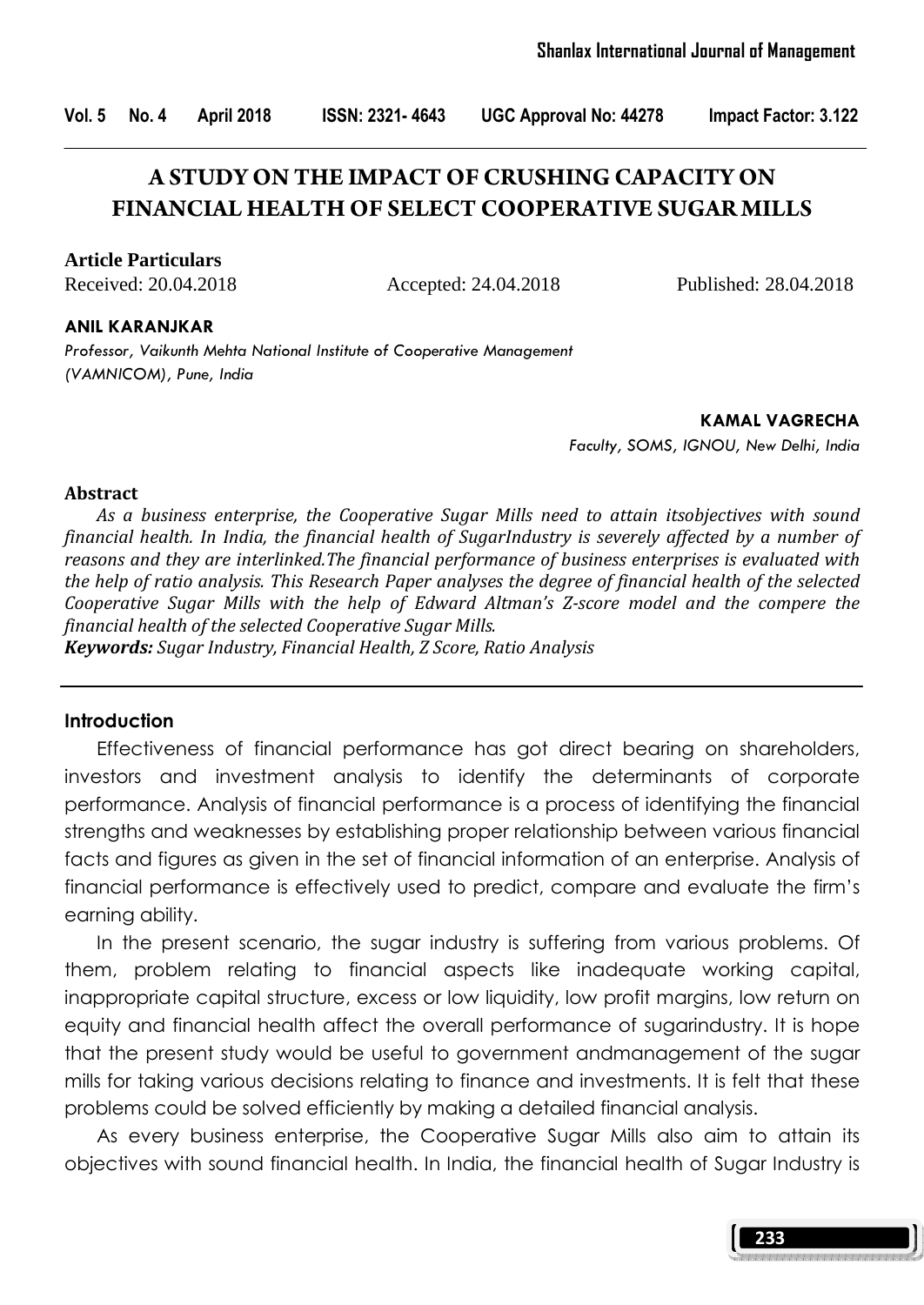severely affected by a number of reasons and they are interlinked. The low per centage of sugar in sugarcane leads to low sugar recovery rate; the obsolete technology leads to high production cost; the accumulation of sugar stock leads to high interest burden; the state advised price leads to the additional burden on temporary loanare some of the reasons affecting the performance of Cooperative Sugar Mills. All these reasons ultimately lower the profit line on performance graph of the Cooperative Sugar Mills.

### Rationale of the Study

 Traditionally, the financial performance of business enterprises is evaluated with the help of a universally accepted accounting tool that is ratio analysis. However, the major drawback of the traditional financial ratio is that each ratio deals with one particular aspect of finance like working capital and its turnover with respect to current assets, fixed assets, and sales and so on. It cannot be consolidated and a holistic view cannot be taken. The consolidated effect of various ratios with the help of the traditional financial ratios cannot be computed.

 This Research Paper analyses the degree of financial health of the selected Cooperative Sugar Mills with the help of Edward Altman's Z-score model and the comparison of wealth health among the selected units with the help of statistical tools. The indepth analysis of Annual Reports and financial statements of the selected Cooperative Sugar Mills is carried out to ascertain the financial health of the selected Cooperative Sugar Mills by both the Models.

## Methodology

## Objectives of the Study

 In order to ascertain the financial health of the selected Cooperative Sugar Mills following objectives are set.

- 1. To compute the Financial Ratios of the selected Cooperative Sugar Mills.
- 2. To identify the financial health of the selected Cooperative Sugar Mills using Z Scorevalues.
- 3. To compare the financial health of selected Cooperative Sugar Mills vis-a vis crushing capacity

## Sample Selection

 The State of Maharashtra is one of the leading state in sugarcane cultivation and sugar productionin India. The area under sugarcane cultivation in Maharashtrais one million Hectares which is20 percent in total of India. The sugar produced is 7.2MMT, which is 34 percent of sugarproduced in India.There are 102 Cooperative Sugar Mills in Maharashtra as against 206 Cooperative Sugar Mills in India during 2015. Hence,the research is focussed on the Cooperative Sugar Mills in the state of Maharashtra.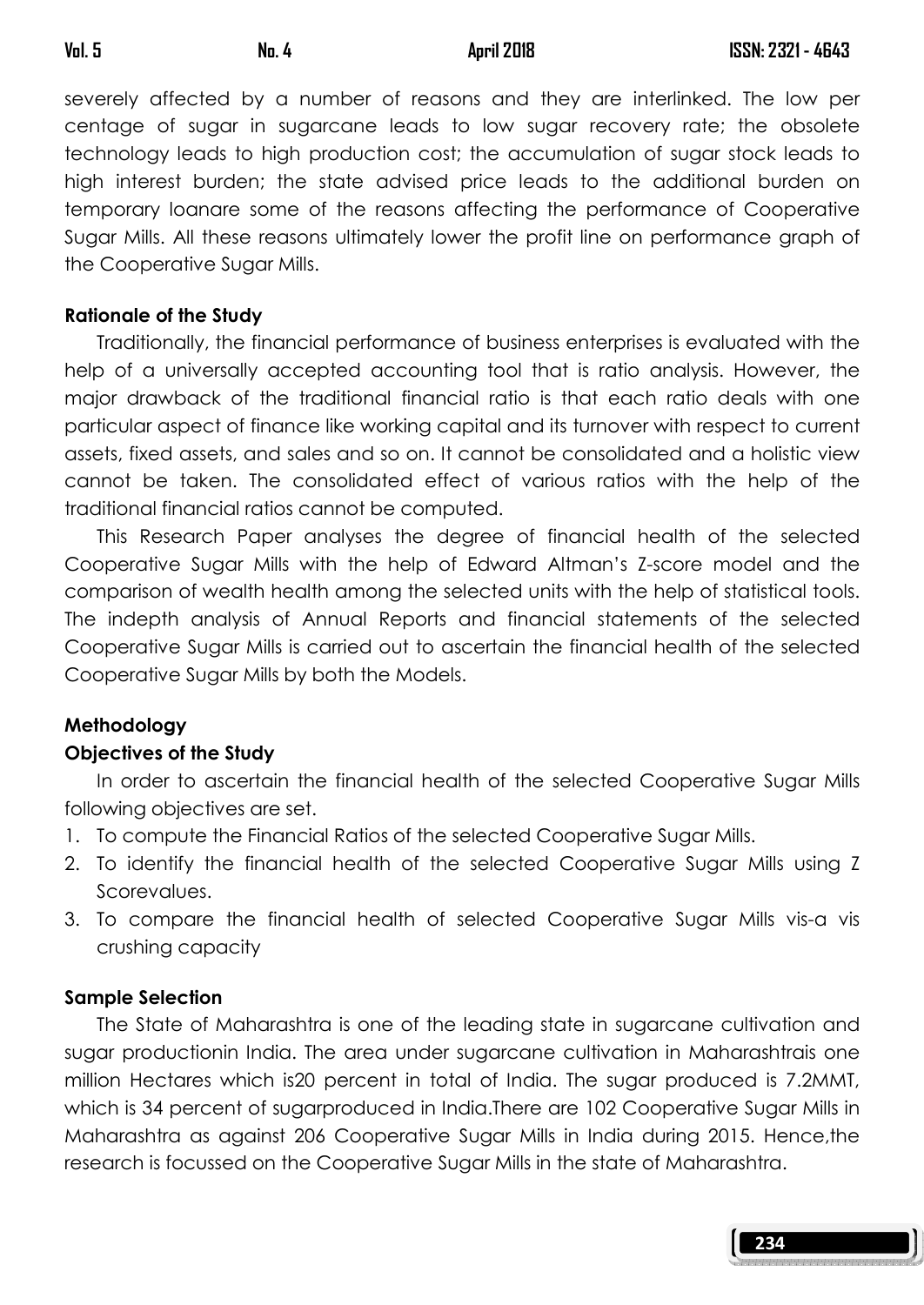### Shanlax International Journal of Management

 For the analysis purpose eight Cooperative Sugar Mills are selected with purposive sampling method from all over the state having average sugarcane crushing capacity of 2500TPD, 3500TPD and 5000TPD respectively.Two Cooperative Sugar Mills are selected for each of the crushing capacity.The brief over view of the selected Cooperative Sugar Mills is described in Table No.1.

|                            |                                | 31st March 2015                     | Average                  |                                |                                     |
|----------------------------|--------------------------------|-------------------------------------|--------------------------|--------------------------------|-------------------------------------|
| <b>Sugar Mills</b>         | Year of<br><b>Registration</b> | Crushing<br>Capacity<br><b>MTCD</b> | No. of<br><b>Members</b> | <b>Share</b><br>Capital<br>Rs. | Sugar<br><b>Recovery</b><br>Percent |
| SSK1: Rena SSK             | 27-09-2001                     | 2500                                | 6,877                    | 12.77                          | 11.68                               |
| SSK2:TukaramSSK            | 22-05-1990                     | 2500                                | 18,521                   | 24.12                          | 11.45                               |
| SSK3: Hutama Kisan AhirSSK | 29-06-1981                     | 3500                                | 8,613                    | 10.46                          | 13.26                               |
| SSK4: SM B.ThoratSSK       | 06-09-1966                     | 3500                                | 22,314                   | 14.7                           | 11.87                               |
| SSK5: KumbhikasariSSK      | 20-06-1960                     | 5000                                | 23,744                   | 28.55                          | 13.33                               |
| SSK6: VikhePatilSSK        | 1949                           | 5000                                | 12,869                   | 21.7                           | 12.15                               |
| SSK7:SahyadriSSK           | 26-08-1969                     | 7200                                | 37,387                   | 59.48                          | 11.98                               |
| SSK9:SMSMohiteSSK          | 20-06-1960                     | 7500                                | 23,026                   | 62.08                          | 11.51                               |

Table 1 Overview of the selected Cooperative Sugar Mills

 Table 1 gives the over view of the selected Cooperative Sugar Mills. These Mills are coded as SSK1 to SSK8.The sugarcane crushing capacity of the selected mills increase from 2500MTCD toapproximately 7000MTCD. All the Sugar Mills have percentage of sugar recovery above 11 per cent and two of them, SSK3 and SSK5 have high sugar recovery, above 13 per cent. The ages of the selected sugar mills vary between 14 years to 65 years.

### Data Analysis

 The data is analysed using financial ratio analysis followed by Z score Model for determining the financial health of the selected Sugar Cooperatives. Then simple statistical tools like mean, standard deviation and coefficient of variation also have been used.

### Z - Score Model of Financial Health

 Z score model is attributed to Professor Edward Altman. He was Professor of Finance in School of Business in New York University developed a new model of consolidated ratios to predict business failures. Professor Altman observed that a large number of business houses have failed especially in large and medium scale organizations in America. Professor Edward Altman came up with the Z score model as a financial linear analysis. In order to arrive at a final profile of variables, in the formula, the list of 22 potentially helpful variables of traditional ratios have been condensed in to five standard ratios viz., Liquidity, Profitability, Leverage, Solvency and Activity. This Variable have been further modified and tested with 66 Businesses corporate. On the basis of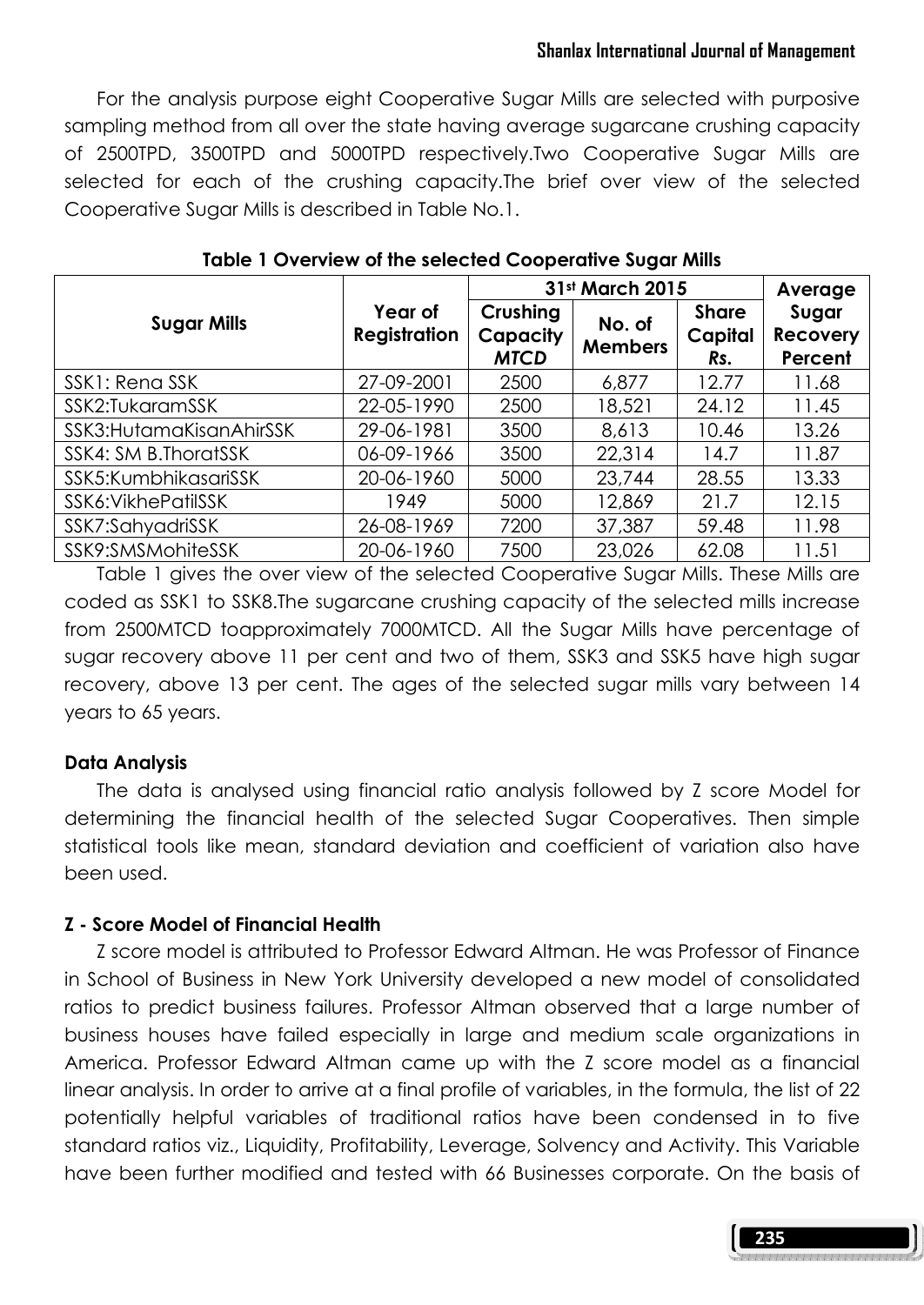the empirical study, Professor Altman established the Z score formula with Standard Variables. The academicians, the capital analysts and financial experts all over the world have accepted the Z score model as a credible model, as the Z score model consolidates all factors of financial health and gives the final judgment on sickness of a enterprise as against ratio analysis.

 In order to ascertain the degree of financial health of the selected units, Edward Altman's Z score model,

## Z score= 1.2 X1+1.4X2+3.3X3+0.6X4+0.999X5 is applied.

## Parameters Used in Z- Score Model:

 The following parameters are used for computing the Z Scores and in DuPont Analysis.

- Working Capital- The difference between Current assets and Current liabilities
- Total Assets- as given in Balance sheet
- Net Profit- as given in P & L a/c
- Net Sales as given in P&L a/c
- Equity Capital as given in schedule 1 or 'A' in balance sheet
- Total Debts- as given in schedules of secured loans and unsecured loans
- EBDIT- Earning before depreciation, interest & tax computed from account statements.

## Ratios Computed in Z- Score Model:

 The following ratios are computed from the financial statements of the selected Cooperative Sugar Mills for the years 2004-05 to 2014-15 and used as variables  $x_1$  to  $x_5$  in the Z Score Model Analysis.

- 1.  $X_1$  = Working Capital to Total Assets,
- 2.  $X_2$ = Net Profit to Net Sale,
- 3. X3= EBDIT to Total Assets,
- 4. X4= Equity capital to total Debt,
- 5. X5= Net sale to Total Assets.

## Statistical Analysis

 The financial consistency of the selected units has been evaluated with the help ofstatistical tools like mean, standard deviation and coefficient of variation. The standard specified under Z Score Model are;

| Sr. No.   Financial Health      | Z Score      |  |  |
|---------------------------------|--------------|--|--|
| Sound                           | Above 2.66   |  |  |
| Sick                            | 1.86 to 2.66 |  |  |
| Continued Sick   less than 1.86 |              |  |  |

 Variables of the ratios of Cooperative Sugar Mills have been tabulated. Further, the arrived ratios  $(X_1, X_2, X_3, X_4 \text{ and } X_5)$  have been multiplied with the standard values

given in Z score Model. All the results of multiplication of standard values and ratios have been added to arrive at Z score for each year.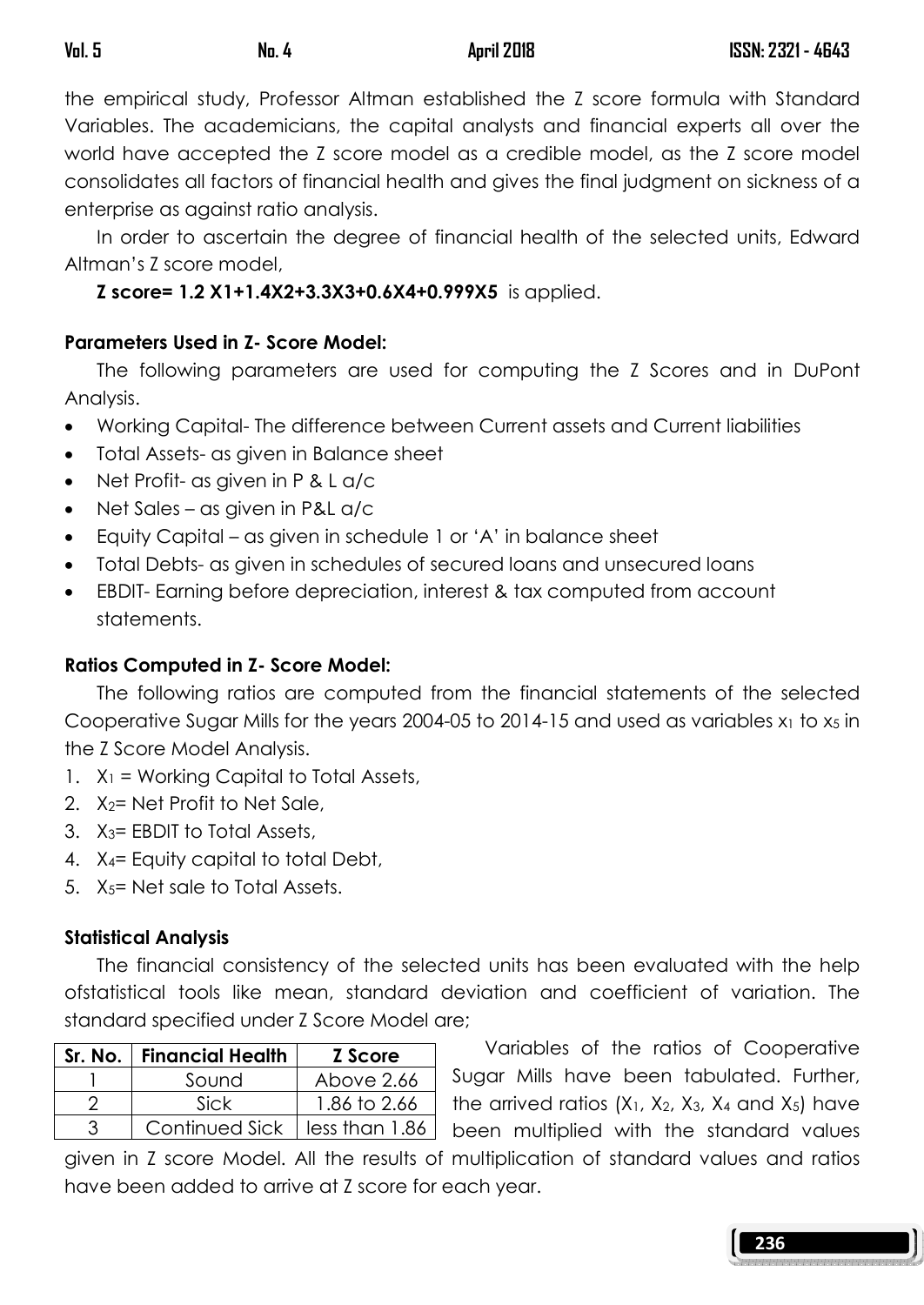### Data Analysis and Interpretation

 The Table 4.1 below describes the year wise Z Scorevalues for the selected Cooperative Sugar Mills in Maharashtra.

| Years                               | SSK1  | SSK <sub>2</sub> | SSK3  | SSK4  | SSK5              | SSK6              | SSK7  | SSK8                     |
|-------------------------------------|-------|------------------|-------|-------|-------------------|-------------------|-------|--------------------------|
| 2005                                | 4.05  | 2.39             | 5.86  | 6.15  | 1.67              | $-0.37$           | 1.76  | 2.27                     |
| 2006                                | 2.50  | 3.21             | 5.91  | 8.51  | 1.29              | 0.29              | 1.42  | 1.60                     |
| 2007                                | 2.60  | 2.73             | 5.34  | 8.86  | 1.28              | $-0.02$           | 1.13  | 2.30                     |
| 2008                                | 2.62  | 3.41             | 6.92  | 10.94 | 1.68              | 0.88              | 1.61  | 1.71                     |
| 2009                                | 2.89  | 3.72             | 4.93  | 9.66  | 1.52              | 0.72              | 1.53  | 1.37                     |
| 2010                                | 3.89  | 4.88             | 7.52  | 10.98 | 1.58              | 1.24              | 1.73  | 1.39                     |
| 2011                                | 2.01  | 4.42             | 5.46  | 13.70 | 1.75              | 0.36              | 1.71  | 1.12                     |
| 2012                                | 2.04  | 4.33             | 4.87  | 13.78 | 1.64              | 0.93              | 5.54  | 1.05                     |
| 2013                                | 2.41  | 3.81             | 3.73  | 13.78 | 1.27              | 1.27              | 1.56  | 1.46                     |
| 2014                                | 1.63  | 3.62             | 4.84  | 9.59  | 2.65              | 0.77              | 1.41  | 1.16                     |
| 2015                                | 1.42  | 2.66             | 3.83  | 9.38  | 1.37              | 0.16              | 1.07  | 0.94                     |
| Average                             | 2.55  | 3.56             | 5.38  | 10.49 | 1.61              | 0.57              | 1.86  | 1.49                     |
| S.D.                                | 0.83  | 0.79             | 1.16  | 2.46  | 0.39              | 0.53              | 1.24  | 0.46                     |
| CoV                                 | 32.55 | 22.19            | 21.56 | 23.45 | 24.22             | 92.98             | 66.67 | 30.87                    |
| <b>Financial</b><br>Health          | Sick  | Sound            | Sound | Sound | Continued<br>Sick | Continued<br>Sick | Sick  | Continued<br><b>Sick</b> |
| Crushing<br>Capacity<br><b>MICD</b> | 2500  | 2500             | 3500  | 3500  | 5000              | 5000              | 7200  | 7600                     |
| Sugar<br>Recovery                   | 11.68 | 11.45            | 13.26 | 11.87 | 13.33             | 12.15             | 11.98 | 11.51                    |

#### Table 4.1 Z Score Values for Cooperative Sugar Mills

 Table 4.1 describe Z Score values for the selected Cooperative Sugar Mills. The analysis shows that the Z score values of SSK4are the highest amongst the selected Cooperative Sugar Mills. According to the above Table, it's very clear that the financial health of the Cooperative sugar MillsSSK2, SSK3 and SSK4 found to be sound than other Sugar Mills.

 Sugar Mills SSK1 and SSK7 found to be sick during the Study period. Sugar MillsSSK5, SSK6 and SSK8 found to be continuously sick. The financial consistency of the Cooperative Sugar Mills has been evaluated with the help of average, standard deviation and coefficient of variation.

### Critical analysis on the Financial Health of selected Cooperative Sugar Mills

 The Researcher categorised the selected Cooperative Sugar Mills on their financial soundness into three categories like Financially Sound, Financially Sick and financially continued sick. Further, the financial health is compared with crushing capacity utilization as well with the percentage of sugar recovery. The significance of critical analysis is to make the comparison and suggest the strategy to improve their financial soundness of Cooperative Sugar Mills. As per the above Z score values the researcher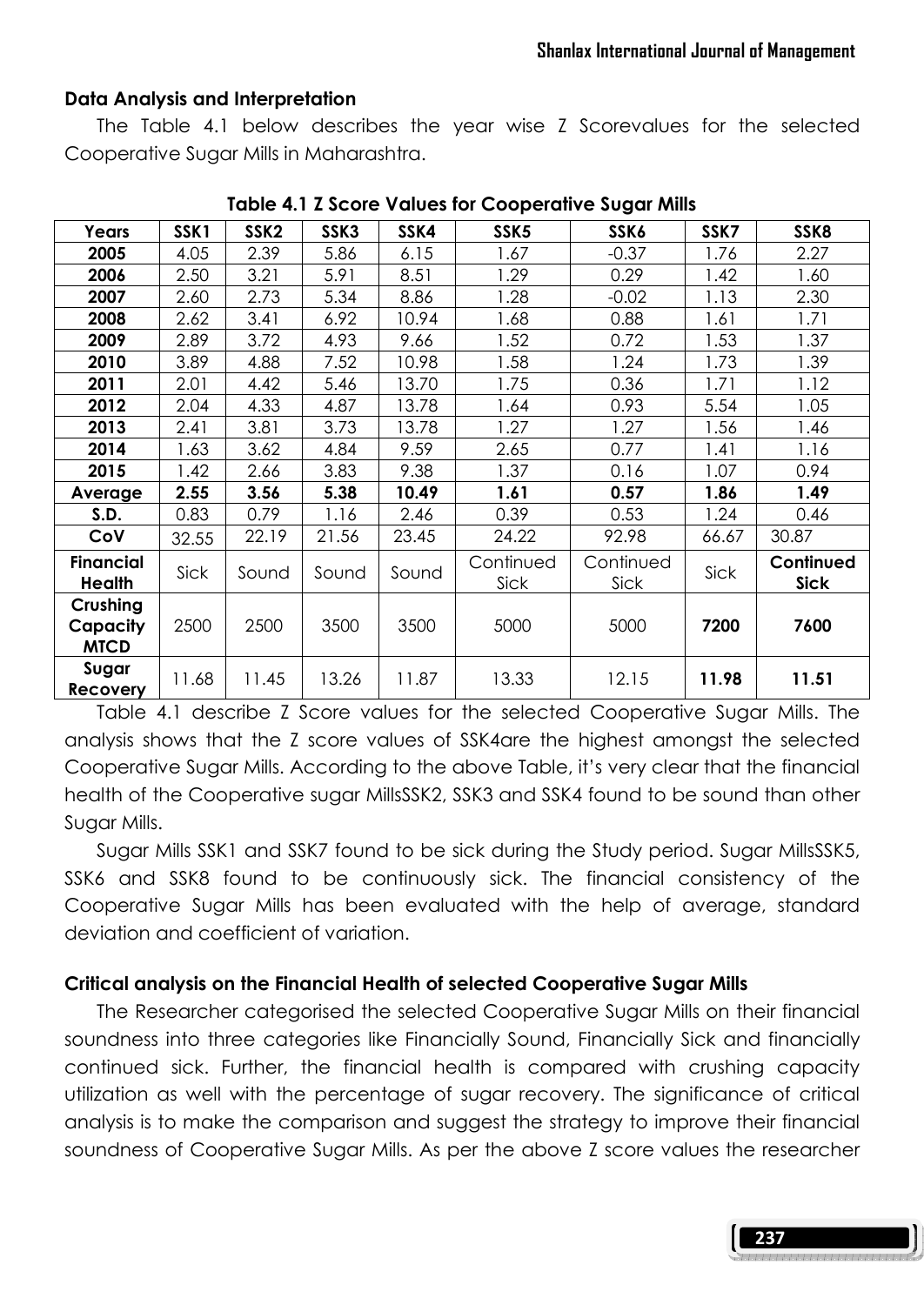classified financial soundnessvis a vis crushing capacity and percentage sugar recovery. The comparison is described in Table No.4.2 below,

| Years                               | SSK <sub>1</sub> | SSK <sub>2</sub> | SSK3  | SSK4  | SSK <sub>5</sub> | SSK6              | SSK7  | SSK8                     |
|-------------------------------------|------------------|------------------|-------|-------|------------------|-------------------|-------|--------------------------|
| Av. ZScore<br><b>Values</b>         | 2.55             | 3.56             | 5.38  | 10.49 | 10.49            | 0.57              | 1.86  | 1.49                     |
| <b>Financial</b><br><b>Health</b>   | Sick             | Sound            | Sound | Sound | Sound            | Continued<br>Sick | Sick  | Continued<br><b>Sick</b> |
| Crushing<br>Capacity<br><b>MTCD</b> | 2500             | 2500             | 3500  | 3500  | 5000             | 5000              | 7200  | 7600                     |
| Sugar<br>Recovery                   | 1.68             | 11.45            | 13.26 | 11.87 | 13.33            | 12.15             | 11.98 | 11.51                    |

|  | Table 4.2 Critical Analysis of Financial Health of selecctedCooperative Sugar Mills |  |  |
|--|-------------------------------------------------------------------------------------|--|--|
|--|-------------------------------------------------------------------------------------|--|--|

 It is observed from Table 4.2 that financial health is sound with smaller crushing capacity, up to 3500 MTCD. The sugar mills with crushing capacity of 2500 MTCD are also financially sound. Though SSK1 with crushing capacity of 2500 MTCD is sick but the average Z Score value is marginally less, 2.55 instead of 2.66, forsound financial health. Moreover, it has crossed the Z Score value of 2.66 many times in the study period.

### Graph 4.1 Categorisation of Financial Soundness of Cooperative Sugar Mills



From the Graph 4.1 it is observed that the 57per cent of Sugar Mills are in the financially sound category, 29per cent Cooperative Sugar Mills are in the category of continues sickness and 14 per cent are financially sick. These 29per cent Sugar Mill require turn around strategies and very strong measures like reduction in employees, lowering of overheads and gearing up of capacity utilization. These Sugar Mills require soft loans at very low interest rates to revive themselves and involvement of all stake holders into revival.

### **Conclusions**

 The analysis of the secondary data of the selected sugar mills and the Z score values leads to following conclusions, It is concluded that the increased crushing capacity is not benefitting the financial health of sugar mills. Similarly higher percentage of sugar recovery is also not assisting to improvise or establish sound financial health. The large crushing capacity needs to be executed properly so as to avoid financial sickness.